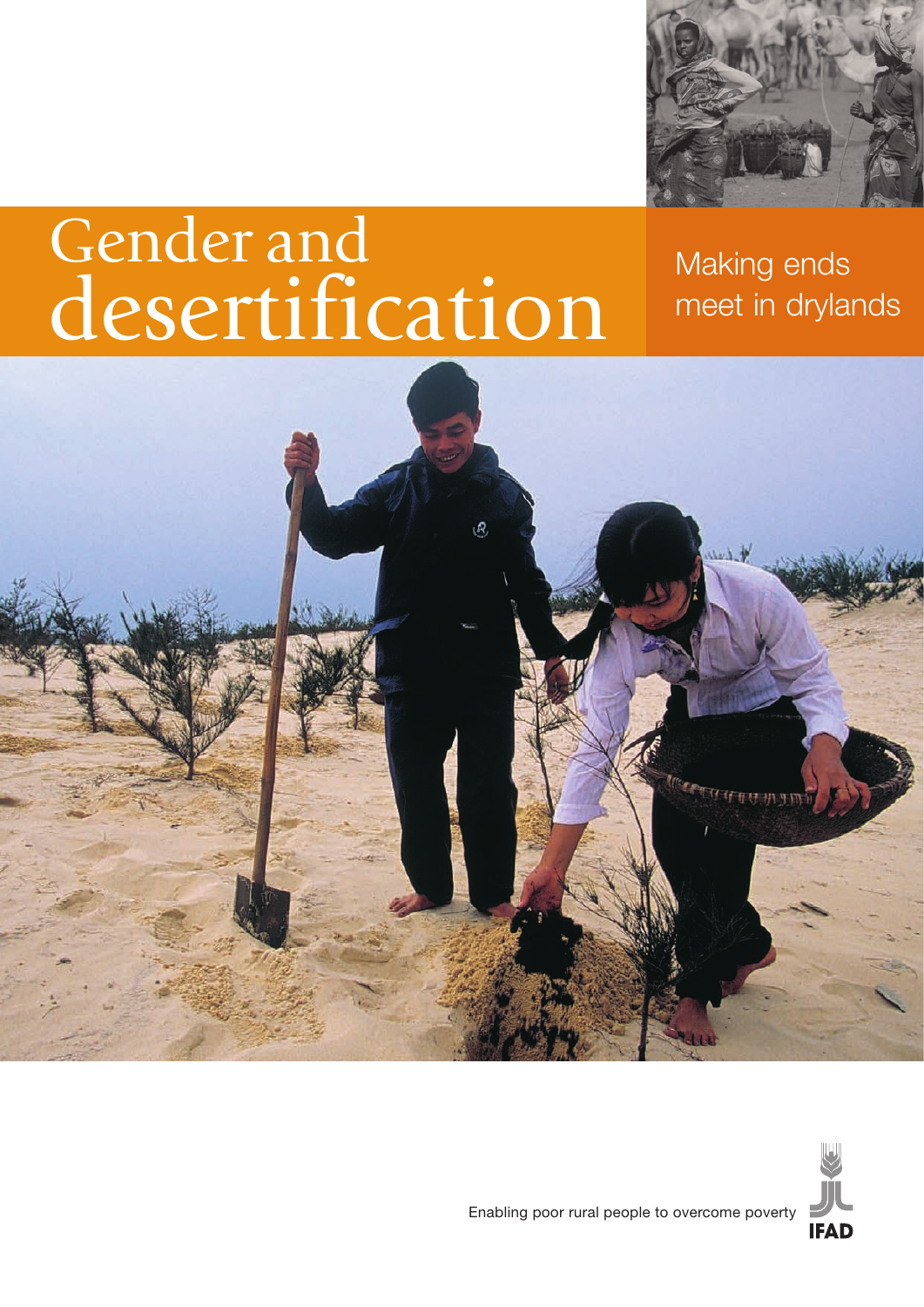# Desertification and rural poverty

Desertification is the process of land degradation that affects dryland areas and is caused by poverty, unsustainable land management and climate change. Drylands lose their productive capacity in a spiral of destruction that twins increased land degradation with increased poverty and food insecurity. Drought and desertification threaten the livelihoods of more than 1.2 billion people in 110 countries. The problem is particularly acute in sub-Saharan Africa and Southern Asia. Land degradation leads to greater competition for the increasingly scarce resources upon which rural communities depend for their livelihoods and survival.

Its impact is exacerbated by poor people's lack of access to

Different roles and coping strategies

Women and men have different roles and needs, and often their access to land, water and other assets is not equal. Men are usually the landowners, managing cash crops and other high-earning natural resources. Women are usually responsible for the plots on which food crops are grown and for obtaining water and firewood for their families.

In areas affected by desertification, as soil fertility decreases and crop and livestock productivity decline, the lack of income often forces men to leave their communities in search of employment. Women become de facto heads of households. They assume responsibilities traditionally held by men, but they do not have equal access to community services, decision-making power, and financial, technological and other resources. Their already heavy workload becomes even more burdensome.

## Reducing poverty by promoting gender equality

Lessons from IFAD-supported projects show that both women and men benefit from a gender approach that reinforces their joint participation in restoring the productivity of degraded land, and ensures that women are involved in planning and carrying out dryland development activities.

Efforts to reduce poverty and introduce sustainable management of land and water resources have benefited from recognition of women's unique capabilities and their role as the main providers of food security for their families.

Women often hold important knowledge. Their experience and understanding of the local environment and of plants, medicines, food, water and other resources is an important community asset.

Women's organizations have proven to be effective vehicles for improving food security and community-based management of natural resources. Such organizations address and improve women's access to:

- land use and tenure
- water rights
- livestock production
- credit and financial services
- markets and transportation
- agricultural extension services
- participation in decision-making and community development

Improved capacity-building that takes gender differences into account has been found to be more sustainable, providing long-term advantages to communities.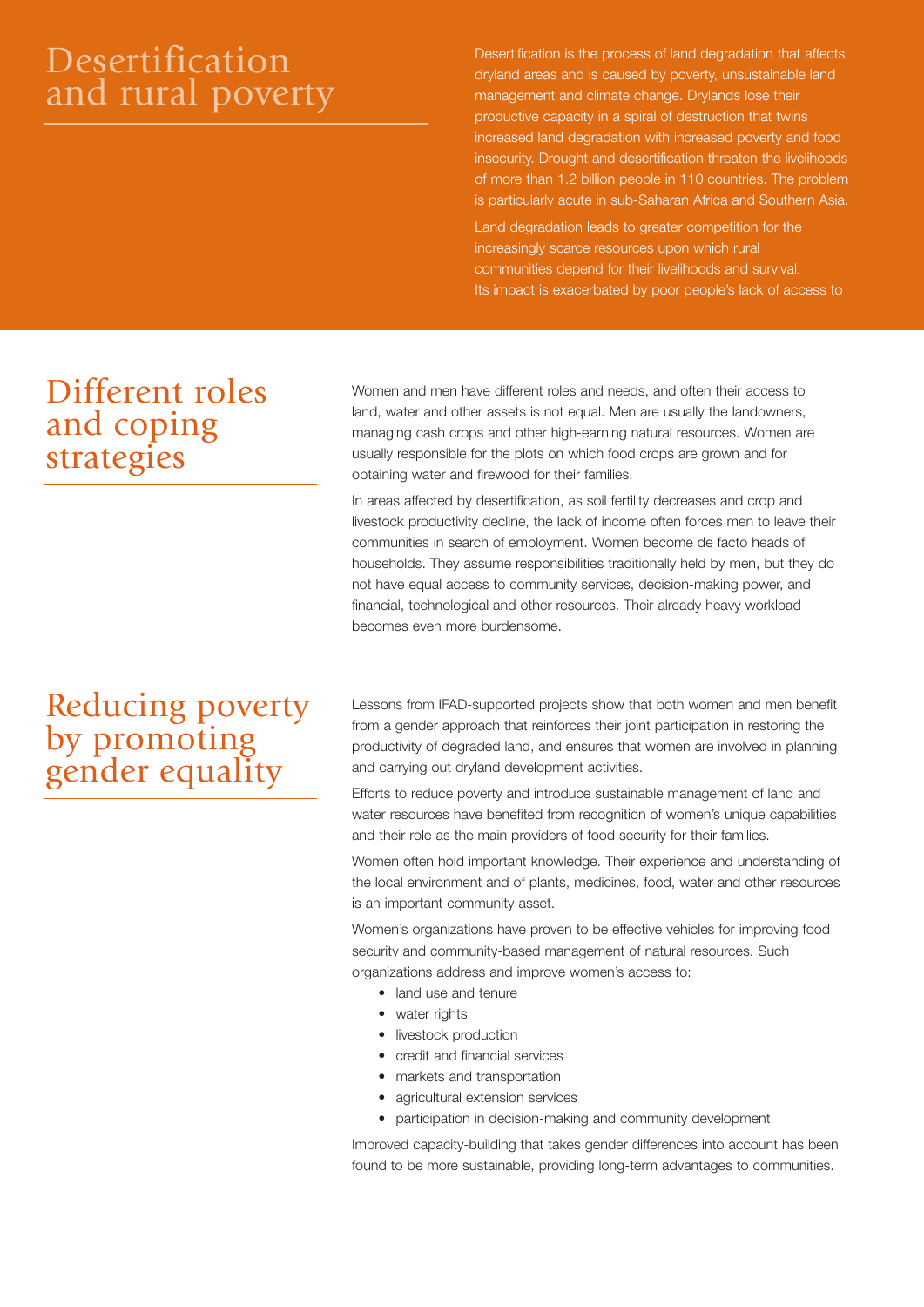social and productive assets, services, credit and technology. About 70 per cent of IFAD's rural poverty reduction projects are located in ecologically fragile, marginal environments.

Sustainable land use and water management, and reduction of poverty are crucial to counteracting the impact of drought and desertification.

The United Nations Convention to Combat Desertification (UNCCD) stresses a "bottom-up" participatory approach that directly involves women and men in strategies to rehabilitate and restore their natural resources.

When communities adopt strategies to increase soil productivity and ensure equal access by men and women to agricultural extension services, technology and rural finance, the benefits are sustainable and become a public good.

## Case studies

## Brazil

#### **Involving women in water users' committees**

In connection with IFAD's strategy of building the organizational capacities of rural poor people, water users' committees in the Rio Gaviao Region of Brazil were required to take in women members. Women play a crucial role in ensuring the water supply to their houses, and they have comprised almost half the participants in environmental training courses. Training and other measures to improve secure access to water have contributed to a significant increase in the supply of water available for use in the home and for livestock, alleviating the workloads of women and young people.



## **China**

#### **Reducing indigenous women's workloads**

A joint IFAD-World Food Programme initiative, the Wulin Mountains Minority-Areas Development Project, reduced women's workloads by introducing timesaving technologies and improving drinking water supply systems, which also enhanced health and hygiene. An emphasis on organic farming to rebuild soil productivity and conversion of dryland to paddies increased cash crop and food production. Small livestock husbandry provided additional income for food, school fees and clothing. The programme's success helped increase women's self-esteem and enhanced their social position in the community.

## **Mauritania**

#### **Couples as effective agricultural extension agents**

The IFAD-financed Oasis Development Project in Mauritania focused on the exchange of knowledge between local farming couples and Moroccan farming couples who travelled to a Mauritanian oasis to work for several months as extension agents. This exchange addressed men and women differently. They learned water conservation technologies, and new techniques and skills to apply to irrigation, vegetable gardening, traditional crafts and baking in order to diversify their incomes and reduce their vulnerability.